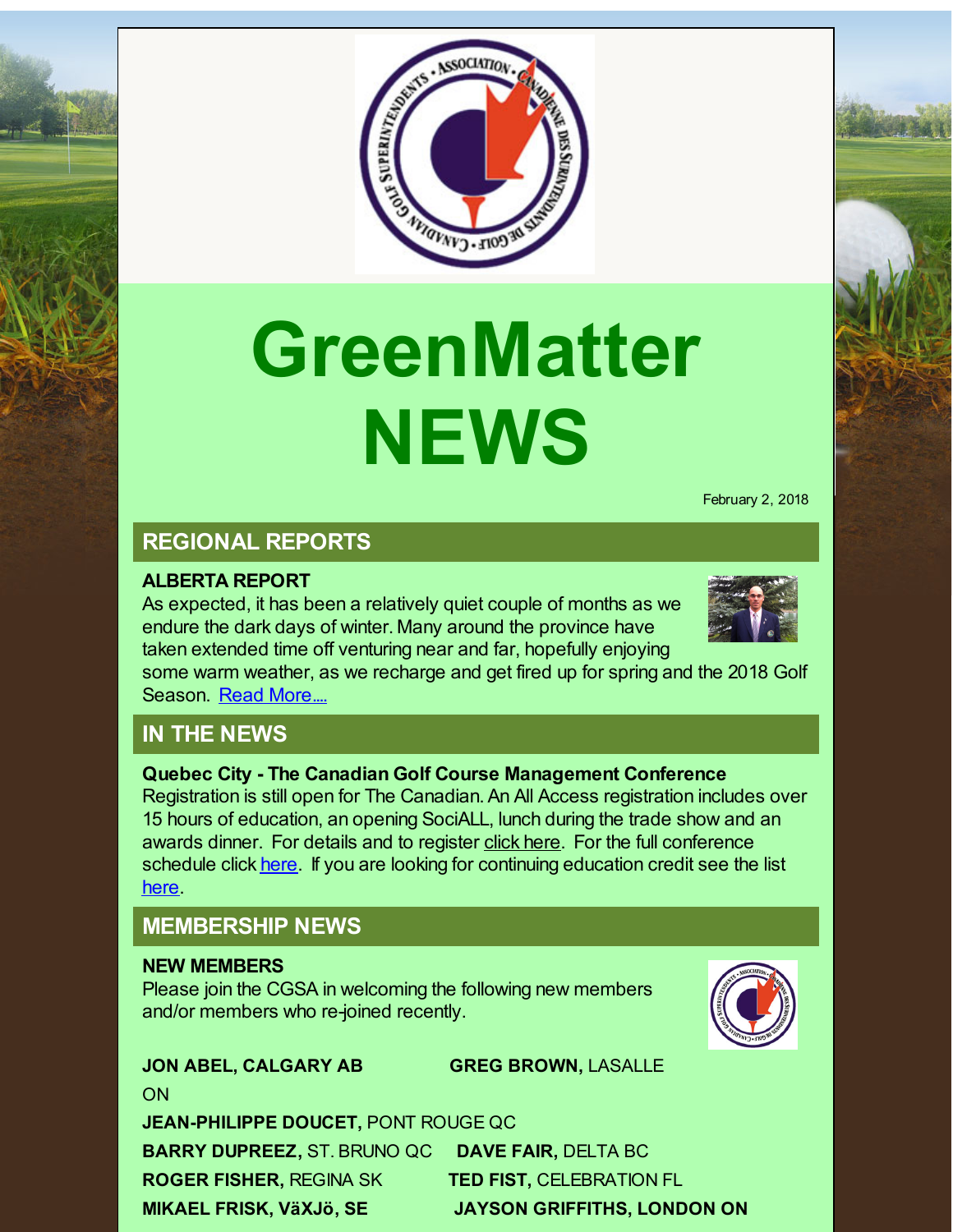**ADAM KIMBER**, MISSISSAUGA, ON **STU LEACHMAN,** CALGARY AB **SEAN MAY,** MISSISSAUGA ON **BRYAN OHNYSTY,** EDMONTON AB **BEN PARENT,** BURLINGTON ON **TYLER PLANT,** LONDON ON **KIM SINTORN,** FALKENBERG -- **FRED STAINTON,** THORNHILL ON **GENE TURK,** WINNIPEG MB **JACOB WETZEL,** INVERNESS NS

### **CGSA's Latest Accredited Members**

Please join the CGSA in congratulating the following member(s) for receiving or renewing their designations:

#### **Master Superintendent® (MS™) Renewal**

• Owen Russell, MS, Master Superintendent, Markland Wood Country Club

#### **Accredited Golf Superintendent™ (AGS®) Renewal**

William T. Green, AGS, Superintendent, Cutten Fields

Are you ready to write the Accredited Golf Superintendent (AGS) Exam? If you are thinking of writing one of the Exams at The Canadian in Quebec City, please contact Lori [Micucci](mailto:lmicucci@golfsupers.com) by **Monday, February 12, 2018** to schedule.You may be closer than you think to write the AGS Exam.

For more information on how you can achieve your designation, please click [here](http://r20.rs6.net/tn.jsp?f=001vf563G-YAPtnmoHnyMpJOJ1Gp5UiR9RWw6QCvGs6UgBf8Pjy_U5f1O2-uXGErOS6AGj4nx0UtoqqXCpZVa2_SxNabiqBVBwUGaGT3BYaut3XCJgQbJc9KwMHMuDLyUmZ9upMr9i0khQRi_QLNeJbVFD_c5MYZnE3ON1Agw9Ybf9tCtDxsOzRWyu_K2Q6IaucDl20secYNTlsFvHVc928AzJcgdrzFGi4&c=&ch=) or contact [Lori](mailto:lmicucci@golfsupers.com) at the CGSA office.

#### **CGSA Announces the 2017 Environmental Achievement Award Winner**

The Canadian Golf Superintendents Association (CGSA) and Rain Bird are pleased to announce Mr.Brian Youell, Master Superintendent from Uplands Golf Club in Victoria, British Columbia, as the CGSA/Rain Bird Environmental Achievement of the Year Winner for 2017. To read [more.](http://r20.rs6.net/tn.jsp?f=001vf563G-YAPtnmoHnyMpJOJ1Gp5UiR9RWw6QCvGs6UgBf8Pjy_U5f1JF2grmYRVTP2rBxgRoul9P5pTjFxHISnSnc5nUqGTcYuA2JLOba1YgKRbEUYjQHg_sb77fp7c5zeCOv9kNEKDL29yhU2OHTEQS3SxW8DkM9HhxEpqM0O9cfhYEuLO4P4rSyHslOJs7DNJiqtp8vgruV0lQI5rVCGLxCqVbKKZrNSKrQEqxpGXHur1jBv6hhhiV8D2qc-5ewlT-SGfNfeo7jlVr_7FUQH4Rl4SkOuCFc8ta43L3LTIA=&c=&ch=)

#### **CGSA Member News**

Wow! We never thought January was going to end! The weather in Ontario has sure shown the signs of Winter! As we start the first week of February we are looking forward to the upcoming The Canadian Golf Course Management Conference from February 26 - March 1st in Quebec City. To read [more.](http://r20.rs6.net/tn.jsp?f=001vf563G-YAPtnmoHnyMpJOJ1Gp5UiR9RWw6QCvGs6UgBf8Pjy_U5f1JF2grmYRVTPlsjYeGflNmv-z4H7NWbB4pCdo4sIjyoRgqddwUM1yB1QuVMtttDAo94UslV8hfiuuLD2u_VRXfGIv4jqADTEuNv8FmksS7IOh7vabM-SvfHLu2U490VcXF47GqwPNySda--zfpbSdbvwrNygSWBep664UxJQclGHHTYY_iUhRTT5v5A7Jb1OzTV2ahg8Z-Lt&c=&ch=)

# GOLF MAX

## **Earn a 5% Rebate on Your Next Equipment Purchase!**

Exclusive to CGSA members, SmithCo offers a 5% manufacturers rebate on the purchase of all SmithCo rollers, bunker rakes, turf sweepers and spray vehicles. Negotiate your best price with your local SmithCo dealer, and SmithCo will give you an additional 5% manufacturers rebate on the NET value of your SmithCo purchase. To earn the rebate, you must complete a SmithCo rebate claim form and submit it by email or fax to the CGSA!

Contact Lori [Micucci](mailto:lmicucci@golfsupers.com) to get your claim form today!

# **INDUSTRY NEWS**

# **Request for Silent Auction Donations**

Help the Canadian Golf Superintendents Association (CGSA) Silent Auction by donating while receiving an opportunity to promote your product or service to over